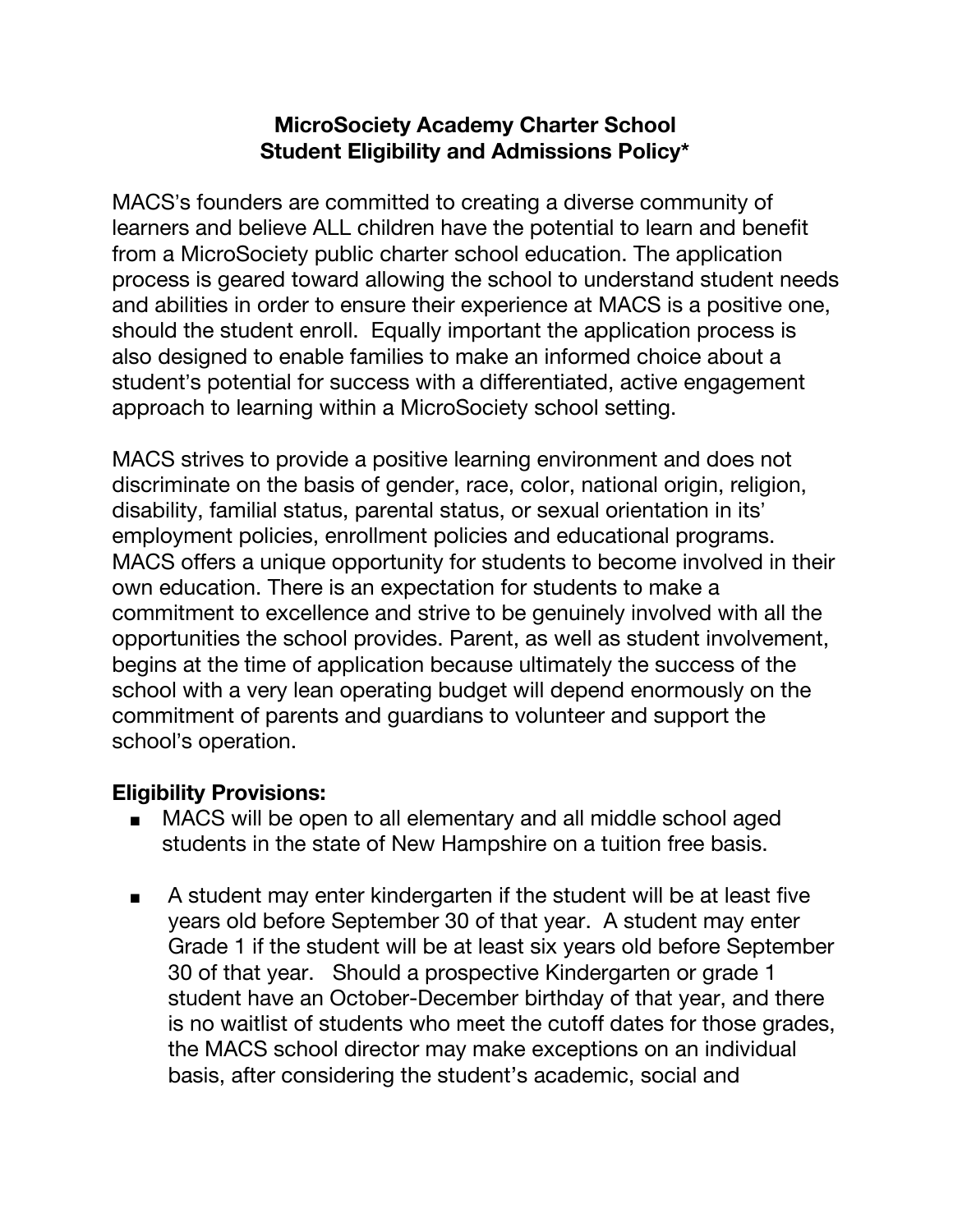emotional readiness. Documentation and / or assessments may be required in order to make such a determination.

- As part of the employee's benefits package, and pending availability prior to the lottery, children of staff will also be given preference, assuming they meet all the admission requirements.
- As a family-oriented school, we encourage siblings to attend school together. Siblings of enrolled students will be given preference in admission and not be subject to a lottery should there be one. If there is no available spot for siblings, a lottery of only siblings will occur to determine position on top of the waitlist for that grade.
- Students enrolled at MACS are automatically re-enrolled for the following school year, provided they are in good standing at the school. A letter of intent will be required from families prior to the end of each school year, with a deadline to return the form. This letter will classify the number of possible vacant seats for the following school year.
- In the event that more eligible students apply than the number of spaces available in any grade or program, the administration will conduct a blind lottery according to policy established by the state of New Hampshire.
- Eligible students who are not chosen in the lottery will be placed on a wait list in the order their names are drawn, according to grade or program. Should a selected student not attend or an opening otherwise occur, placement will be offered based on waiting list order. If a student offered admission from the waitlist declines admission, the administration will continue to contact students/parents in the order listed.
- The school may accept and enroll out-of-state students on a space-available basis (tuition will apply). Out-of-states students may attend MicroSociety Academy if space is available and there are not NH children on the then current waiting list for a requested grade. Out of state parents must pay tuition based upon \$12,000 per child to attend. Tuition will be prorated based on time of enrollment.